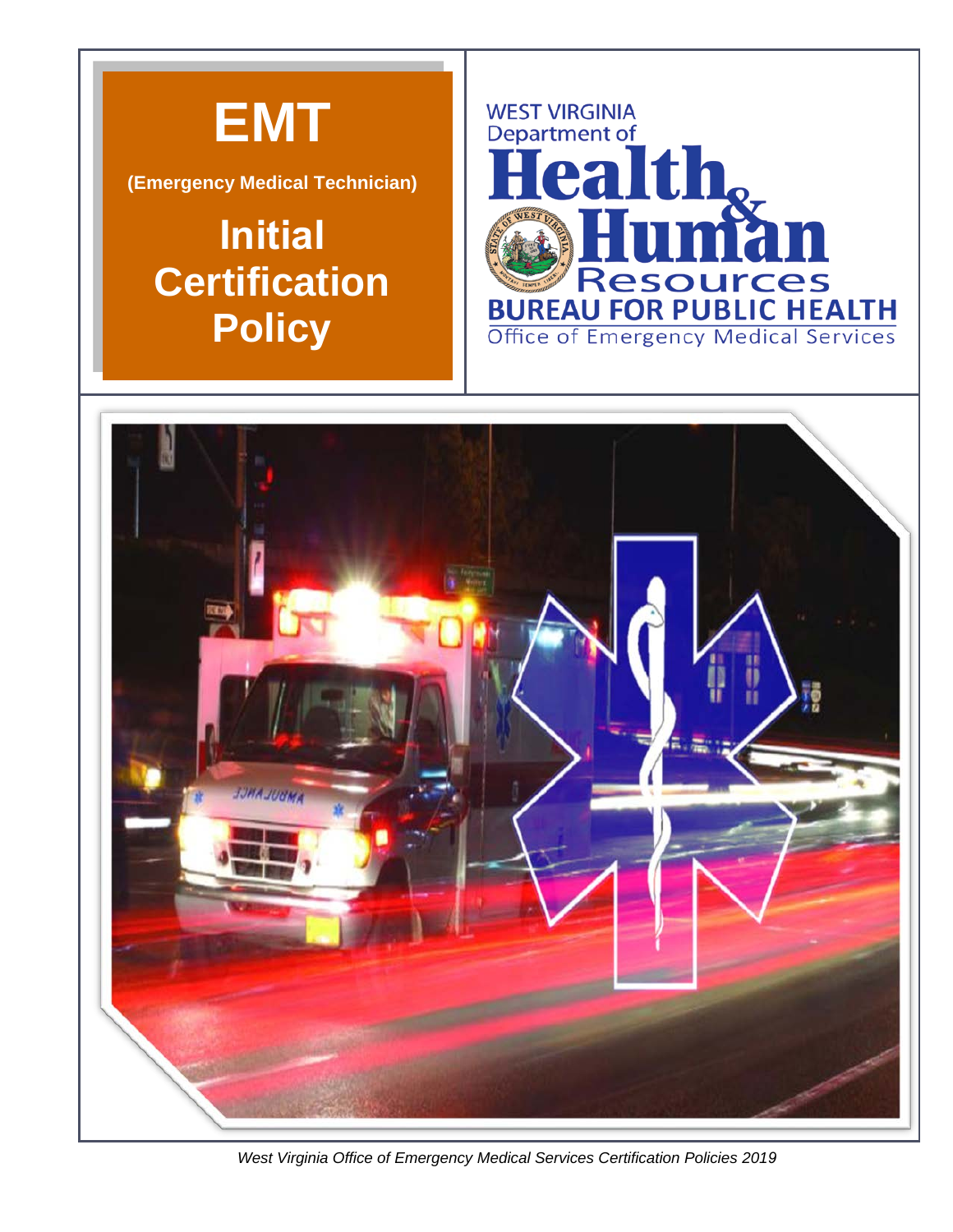

## **EMT Initial Certification Policy and Procedures**

**PURPOSE:** To establish requirements necessary for all applicants seeking certification and authorization to be credentialed and practice at the Emergency Medical Technician level.

**POLICY:** To ensure consistent standards and procedures for certifying as an Emergency Medical Technician (EMT) in West Virginia.

## **PROCEDURE/REQUIREMENTS:**

- **A.** Create a valid WVOEMS account.
- **B.** Create a valid National Registry account.
- **C.** Apply for certification by completing an online application at www.wvoems.org/ecert.
- **D.** Submit the appropriate fees as required in WV §64 CSR 48-6.9.
- **E.** Be 16 years of age or greater.
	- 1. Candidates that have not reached their  $18<sup>th</sup>$  birthday shall not function as the primary patient care attendant or driver of any EMS emergency vehicle per WV §64 CSR 48-6.1.a.
	- 2. Candidates that have not reached their  $18<sup>th</sup>$  birthday, upon completion of a WVOEMS approved EMT program, shall apply to take the National Registry EMT Assessment Exam. They will receive a test score but not a National Registry certification.
	- 3. Once reaching their  $18<sup>th</sup>$  birthday, they will simply request to apply the assessment test results to their National Registry account and they will be issued a National Registry Certification per NREMT policies.
- **F.** Disclose any limitation or exclusion by any EMS Agency, EMS Medical Director, or any other healthcare professions certification or licensing authority in any state, territory or the U.S. Military Services.
- **G.** Apply for and be cleared by the State and National background checks for WVOEMS as required in WV §16- 4C-8.1.1: